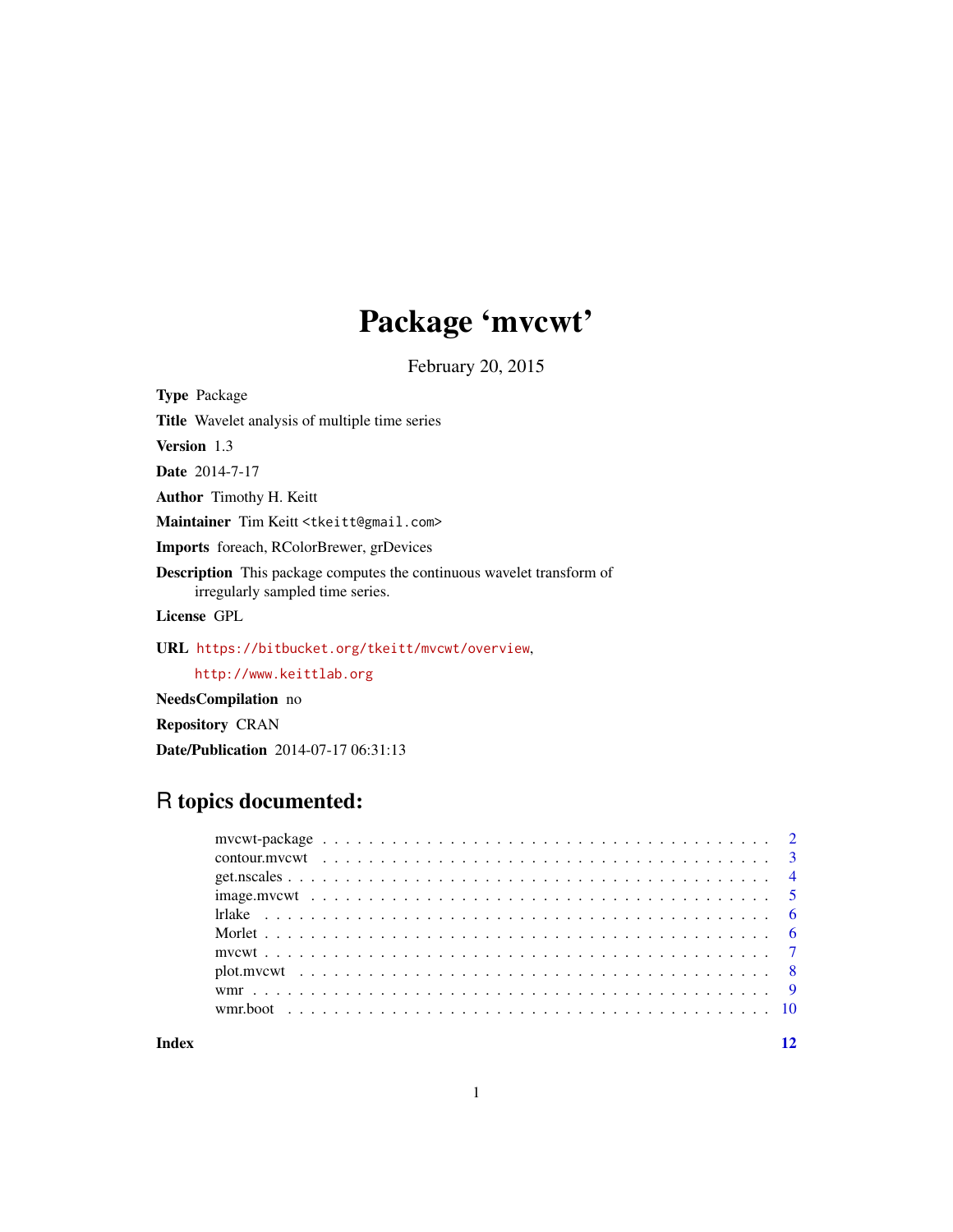<span id="page-1-0"></span>

Computes continuous wavelet transform of multiple irregularly sampled time series.

## **Details**

| Package: | mycwt      |
|----------|------------|
| Type:    | Package    |
| Version: | 1.3        |
| Date:    | 2013-10-27 |
| License: | GPL.       |

The main functions are [mvcwt](#page-6-1), which computes the wavelet transform of multiple time series, and [wmr](#page-8-1), which computes the wavelet modulus ratio, a measure of time series coherence.

Note that this is a complete rewrite of the code used in the reference below, and as such it is not well tested. It may give different or inaccurate results. I recommend you run tests on known data.

The most recent development version of this package can be found at [https://bitbucket.org/](https://bitbucket.org/tkeitt/mvcwt/overview) [tkeitt/mvcwt/overview](https://bitbucket.org/tkeitt/mvcwt/overview).

## Author(s)

Timothy H. Keitt (<http://www.keittlab.org>)

Tim Keitt <tkeitt@gmail.com>

## References

Keitt, T. H. 2008. Coherent ecological dynamics induced by large-scale disturbance. Nature 454:331-4. doi:10.1038/nature06935.

#### Examples

```
## Not run:
 x = seq(-pi, pi, len = 200)y1 = sin(8 * x) + sin(32 * x)y2 = sin(8 * (x + pi/8)) + sin(32 * x)matplot(x, cbind(y1, y2), type = "1", lty = 1)
 w = mvcwt(x, cbind(y1, y2))plot(w, var = 1:2, scale = 2^seq(log2(min(w$y)), log2(max(w$y)), len = 5))
 mr = wmr(w, smoothing = 2)image(mr, reset.par = FALSE)
 contour(mr, levels = c(0.01, 0.05, 0.1, 0.25, 0.5, 0.75, 0.9, 0.95, 0.99), add = TRUE)
## End(Not run)
```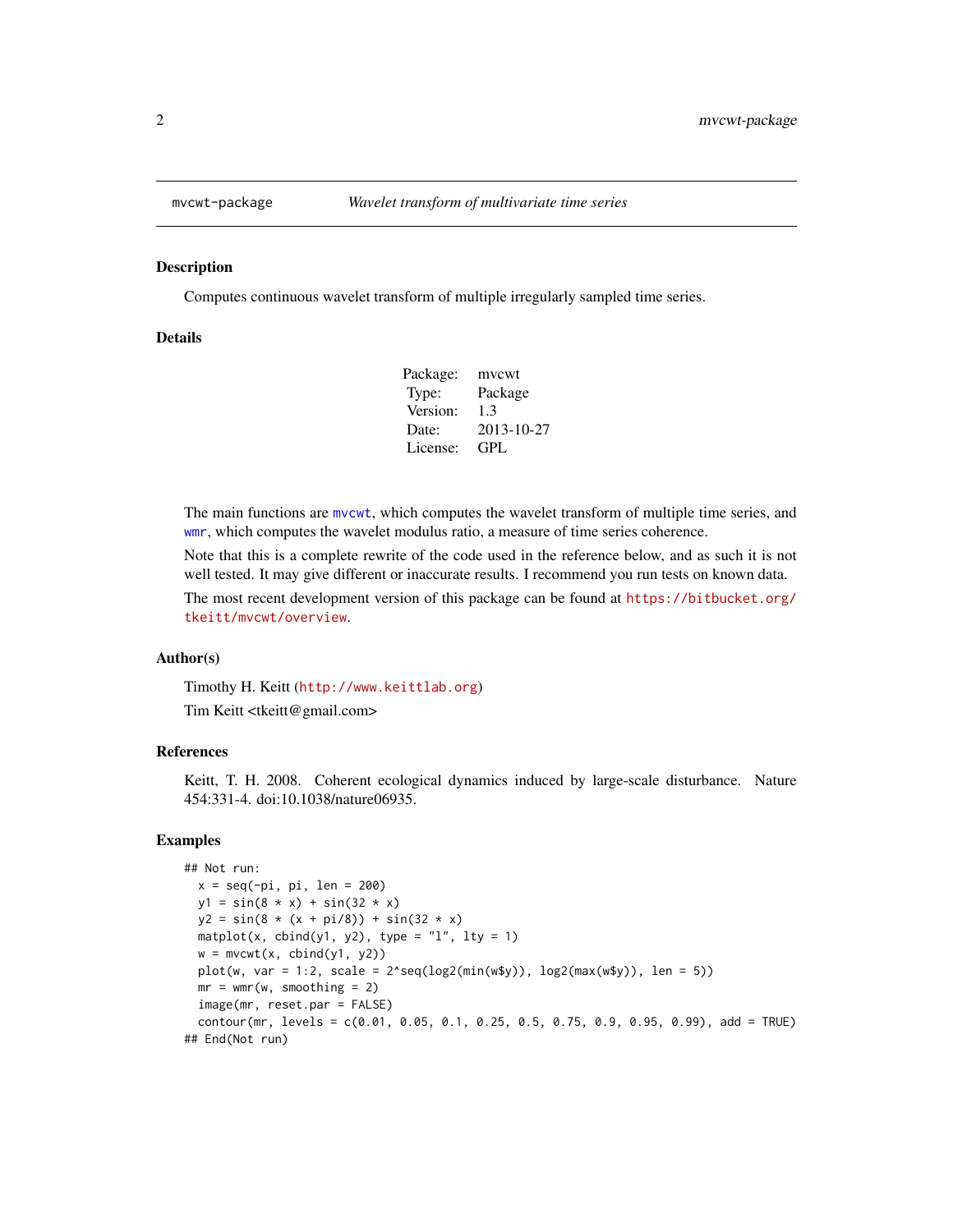<span id="page-2-1"></span><span id="page-2-0"></span>

Draws a contour plot

#### Usage

```
## S3 method for class 'mvcwt'
contour(x, z.fun = "Re", bound = 1, reset.par = TRUE, \dots)
```
## Arguments

| $\mathsf{x}$ | an object produced by mycwt or wmr                                  |
|--------------|---------------------------------------------------------------------|
| z.fun        | a function to apply to the data prior to plotting                   |
| bound        | if finite, draw boundary lines bound $*$ scale from plot boundaries |
| reset.par    | if true, reset the graphical parameters on exit                     |
| .            | passed to the contour function                                      |

## Details

Draws a contour plot. If you want to add more plotting elements, set reset.pars to false.

#### Value

The object x is returned invisibly.

#### Author(s)

Timothy H. Keitt

#### See Also

[mvcwt](#page-6-1), [wmr](#page-8-1)

## Examples

```
## Not run:
data(lrlake)
x = subset(Ir lake, Basin == "Treatment", LRL.Day) / 365.25y = subset(Irlake, Basin == "Treatment", -(1:8))w = mvcwt(x, y, min-scale = 0.25, max-scale = 4)mr = wmr(w)contour(mr)
## End(Not run)
```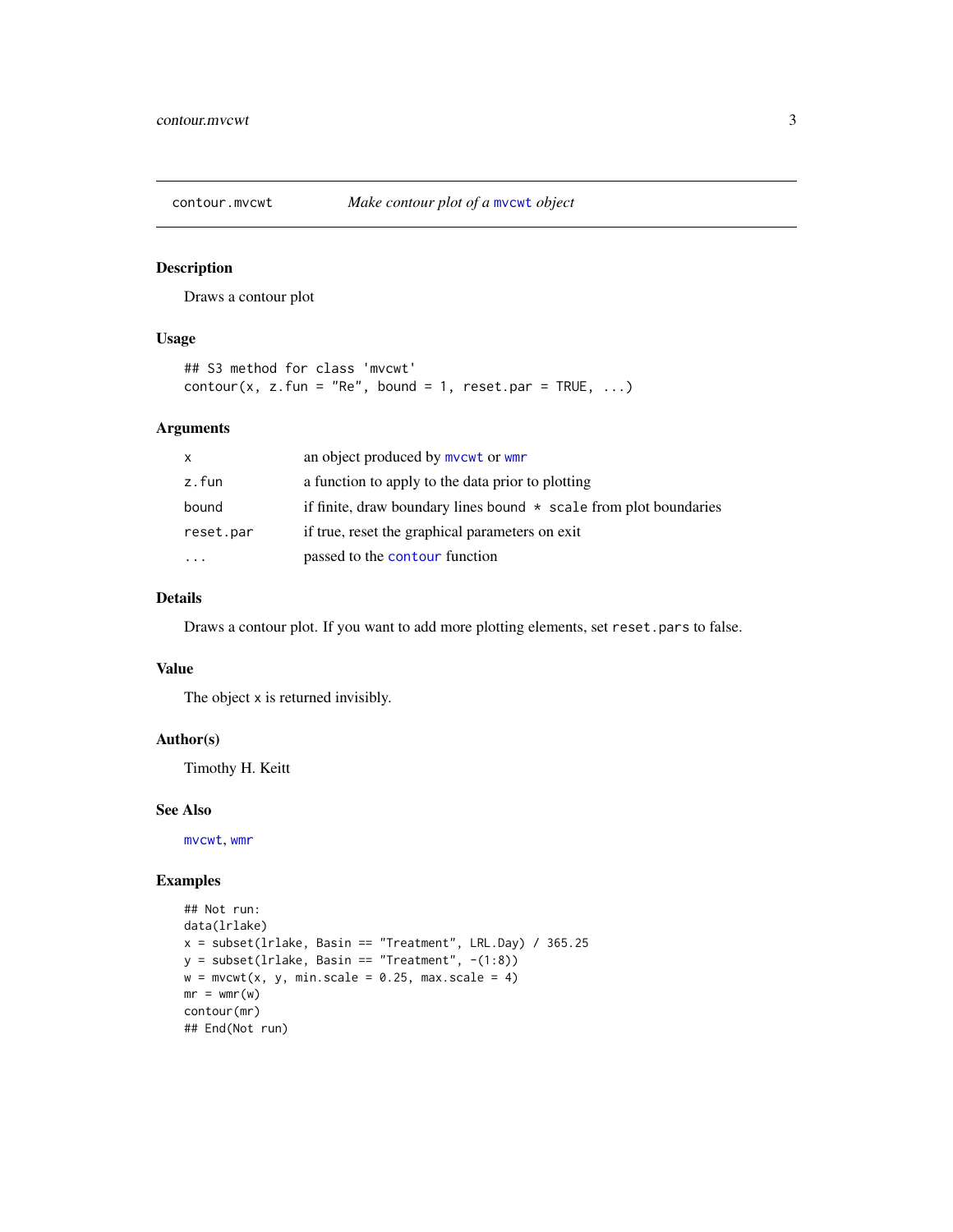<span id="page-3-0"></span>

Functions for calculating scales and locations to analyze

#### Usage

```
get.nscales(x)
get.min.scale(x)
get.max.scale(x)
log2Bins(min, max, nbins)
regularize(x, nsteps = length(as.vector(unlist(x))))
```
## Arguments

| x      | a vector of values          |
|--------|-----------------------------|
| min    | smallest value in sequence  |
| max    | largest value in sequence   |
| nbins  | how many intervals          |
| nsteps | length of returned sequence |

## Value

get.nscales: length of x [unlist](#page-0-0)ed and [as.vector](#page-0-0)ized. get.min.scale: twice the median distance between successive values of x get.max.scale: 1/2 the maximum distance between values in x log2Bins: a sequence of values on a log2 scale regularize: a regular sequence of values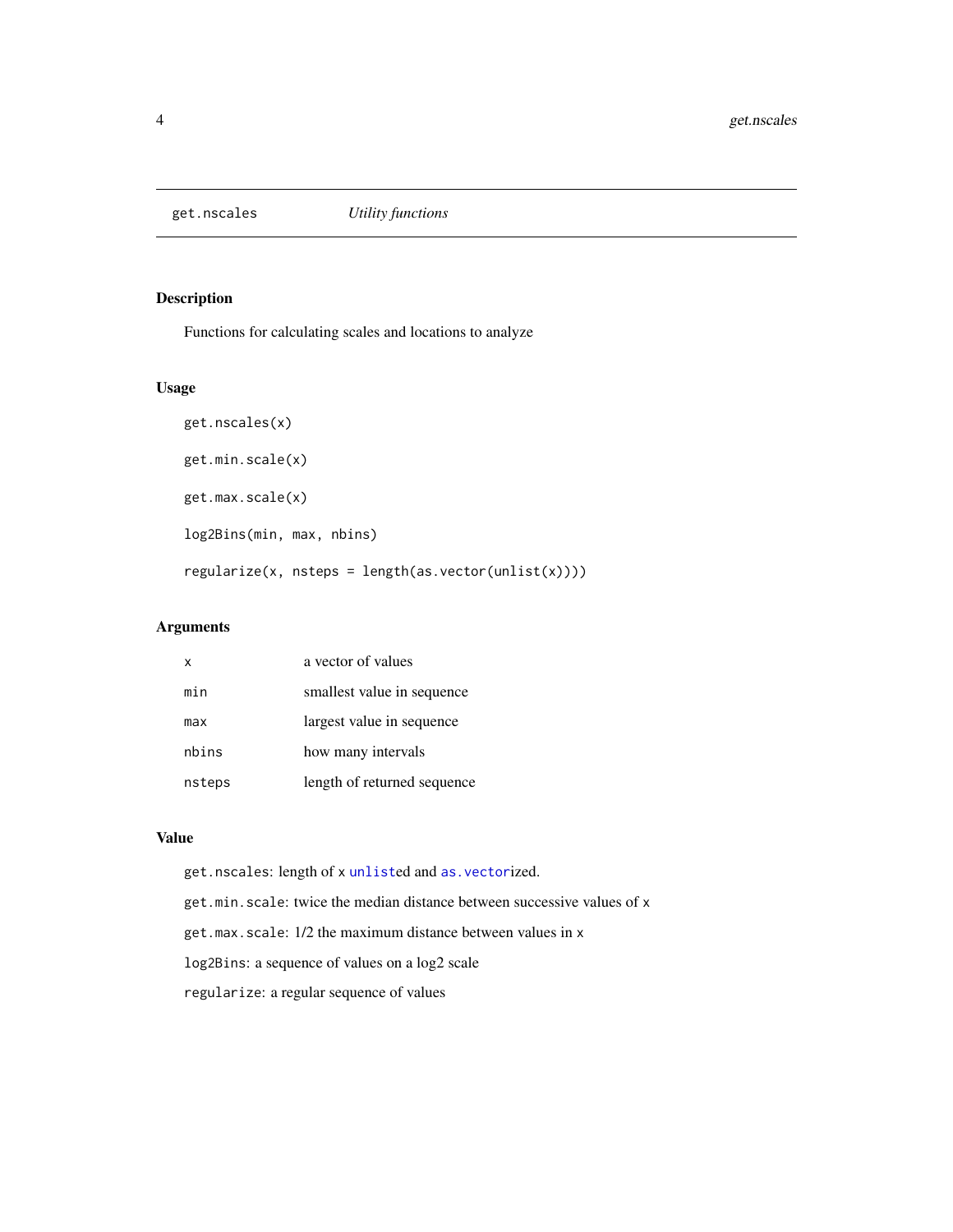<span id="page-4-1"></span><span id="page-4-0"></span>

Draws one or more heatmaps

#### Usage

```
## S3 method for class 'mvcwt'
image(x, z.fun = "Re", bound = 1, reset.par = TRUE, ...)
```
## Arguments

| $\mathsf{x}$ | an object as returned by mycwt                                             |
|--------------|----------------------------------------------------------------------------|
| z.fun        | a function applied to the data before plotting                             |
| bound        | if finite, draw lines bound $\star$ scale units inside the plot boundaries |
| reset.par    | if true, reset graphical parameters on exit                                |
|              | additional arguments passed to image                                       |

## Details

This function will draw a series of heatmaps on the graphical device. If you want to add additional graphical elements, set reset.par to false.

## Value

x is returned invisibly

#### Author(s)

Timothy H. Keitt

#### See Also

[mvcwt](#page-6-1), [wmr](#page-8-1)

## Examples

```
## Not run:
data(lrlake)
x = subset(Ir lake, Basin == "Treatment", LRL.Day) / 365.25y = subset(Ir lake, Basin == "Treatment", -(1:8))w = mvcwt(x, y, min-scale = 0.25, max-scale = 4)image(w, z.fun = "Mod")## End(Not run)
```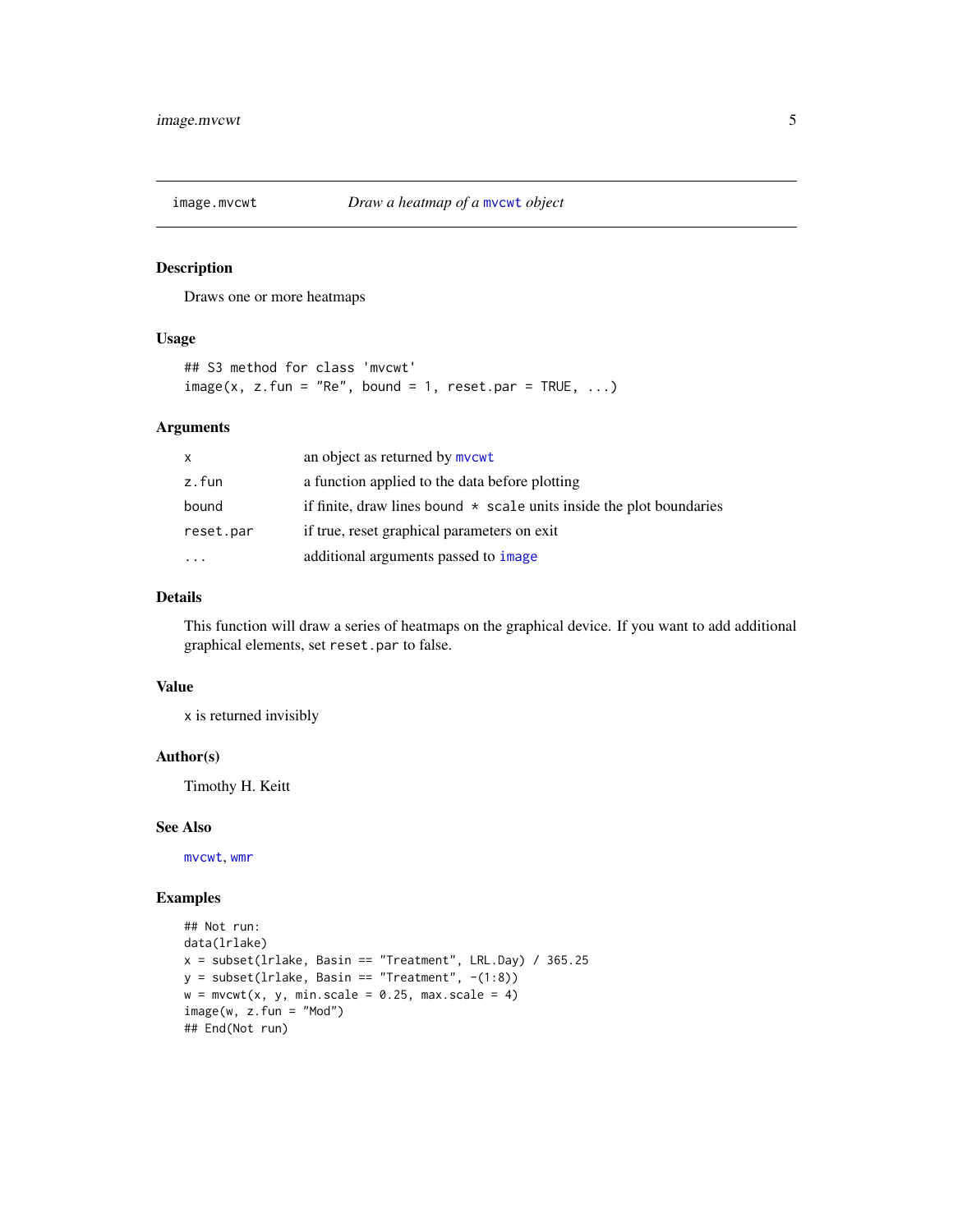<span id="page-5-0"></span>

Contains time series for 10 dominant crustaceous species of zooplanking sampled from Little Rock Lake, Wisconsin. Samples come from two basins: one treated to lower pH and the other an untreated reference.

#### Format

A data frame with 592 observations on the following 18 variables.

#### Source

http://lter.limnology.wisc.edu/

## References

Keitt, T. H. 2008. Coherent ecological dynamics induced by large-scale disturbance. Nature 454:331-4. doi:10.1038/nature06935.

## Examples

data(lrlake)  $x = subset(Ir lake, Basin == "Reference", LRL.Day)$  $y = subset(Ir lake, Basin == "Reference", -(1:8))$ matplot(x, y, type =  $"l", lty = 1)$ 

Morlet *The Morlet function*

#### Description

Given a sequence of lag distances, this function returns the Morlet wavelet

#### Usage

```
Morlet(lag)
```
#### Arguments

lag A sequence of lag distances, typically a matrix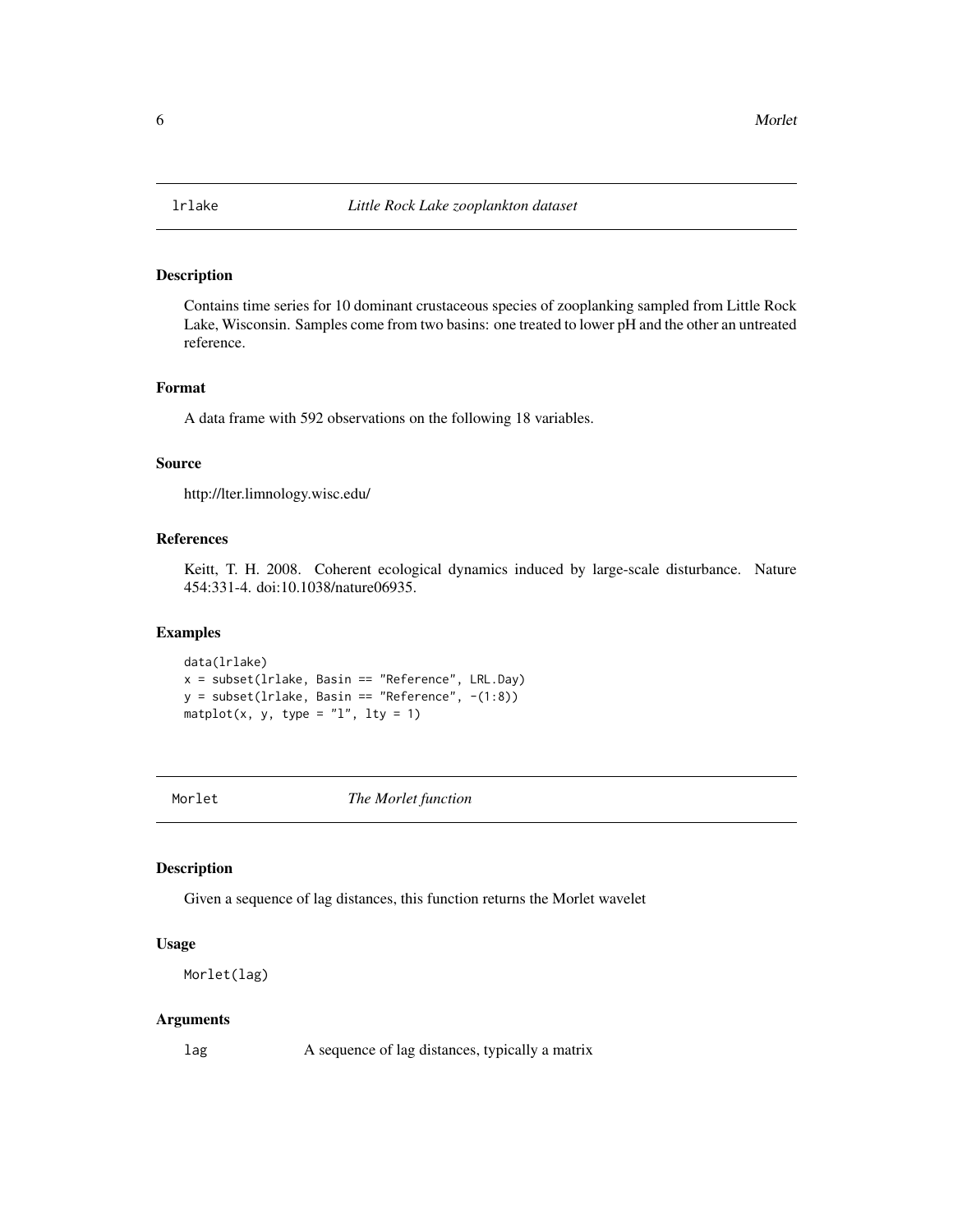#### <span id="page-6-0"></span>mvcwt 7

## Details

This version of the Morlet is scaled so that the central frequency is exactly 2Pi radians. This is the simple version of the Morlet, sometimes referred to as a psuedo-wavelet as it it not precisely normalized, leading to some leakage into the DC component. It is therefore unsuited to reconstruction using the inverse transform.

#### Value

A set of Morlet filters, typically as a matrix

#### Author(s)

Timothy H. Keitt

#### See Also

[mvcwt](#page-6-1)

#### Examples

```
x = seq(-pi, pi, len = 256)plot(x, Re(Morlet(x)), col = "darkblue", type = "l")lines(x, Im(Morlet(x)), col = "darkred")lines(range(x), rep(0, 2), lty = 2)
```
<span id="page-6-1"></span>

mvcwt *Computes the wavelet transform of a multivariate time series*

#### Description

This function takes set a set of seqences as columns in a matrix and computes the continuous wavelet transform on each.

#### Usage

```
mvcwt(x, y, scale.exp = 0.5, nscale = get.nscale(s),min.scale = get.min.scale(x), max.scale = get.max.scale(x),
  scales = log2Bins(min.scale, max.scale, nscales), loc = regularize(x),
 wave.fun = "Morlet")
```
#### Arguments

| X            | sample locations                                  |
|--------------|---------------------------------------------------|
| <sub>V</sub> | one or more columns of samples corresponding to x |
| scale.exp    | scale output                                      |
| nscales      | number of scales to analyze                       |
| min.scale    | minimum scale in units of x                       |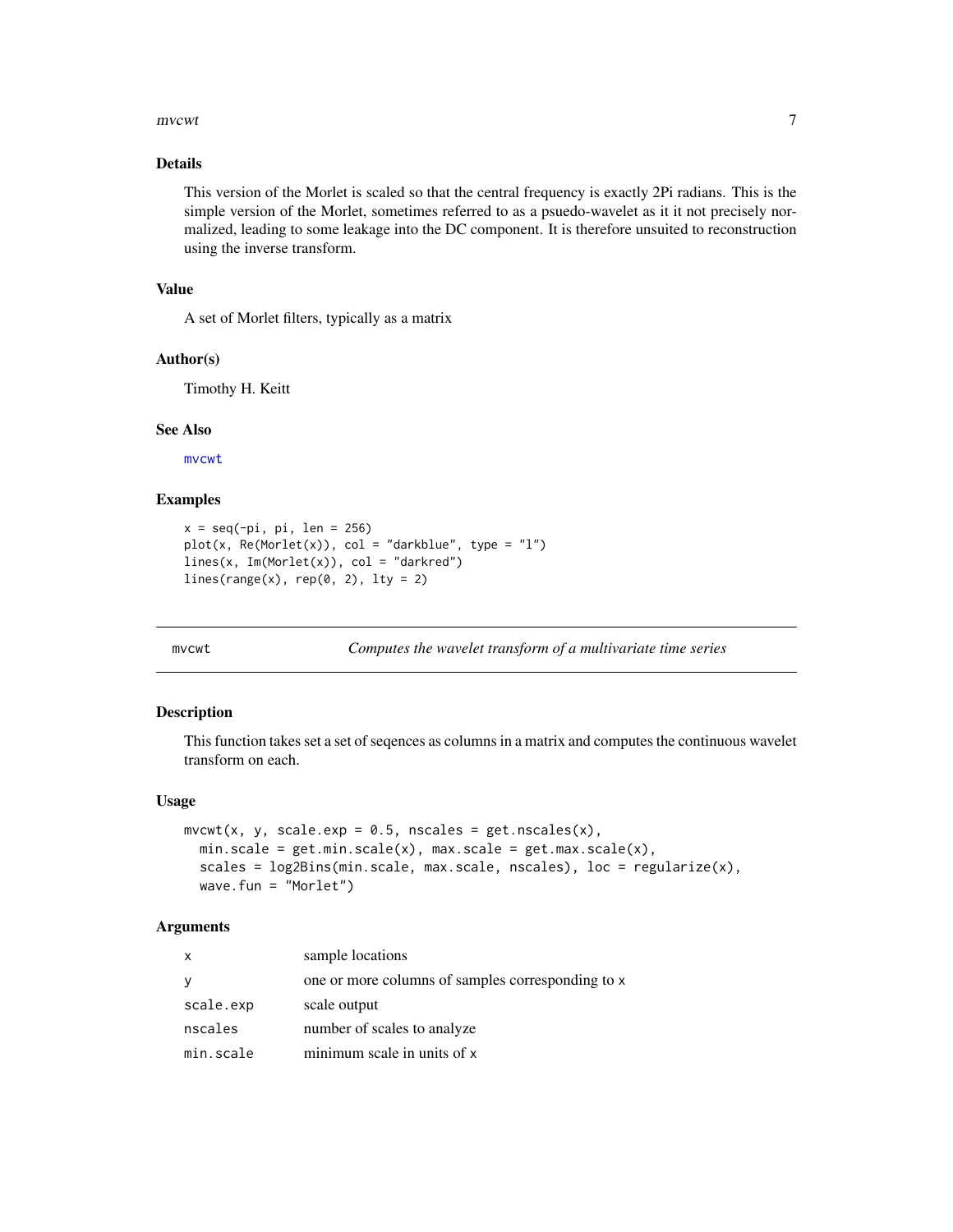<span id="page-7-0"></span>8 plot.mvcwt

| max.scale | maximum scale in units of x                                     |
|-----------|-----------------------------------------------------------------|
| scales    | a set of scales to analyze; overrides all other scale arguments |
| $1$ oc    | the loci at which to evalues the wavelet function               |
| wave.fun  | a wavelet function                                              |

plot.mvcwt *Plot wavelet output*

## Description

Plot multivariate wavelet output across variables, scales or both.

## Usage

## S3 method for class 'mvcwt'  $plot(x, var = 1, scale = 1, titles = TRUE, z.fun = "Re",$ ...)

## Arguments

| $\mathsf{x}$ | an object such as produced by mycwt                            |
|--------------|----------------------------------------------------------------|
| var          | which variables to plot; can be a vector                       |
| scale        | which scales to plot; can be a vector; closest scale is picked |
| titles       | plot titles on each sub-plot?                                  |
| z.fun        | apply function to data prior to plotting                       |
|              | additional graphical parameters passed to plot                 |

## Details

Makes one or more plots on the graphics device. Total number of plots is limited to 10.

#### Value

x is returned invisibly

#### Author(s)

Timothy H. Keitt

#### See Also

[mvcwt](#page-6-1)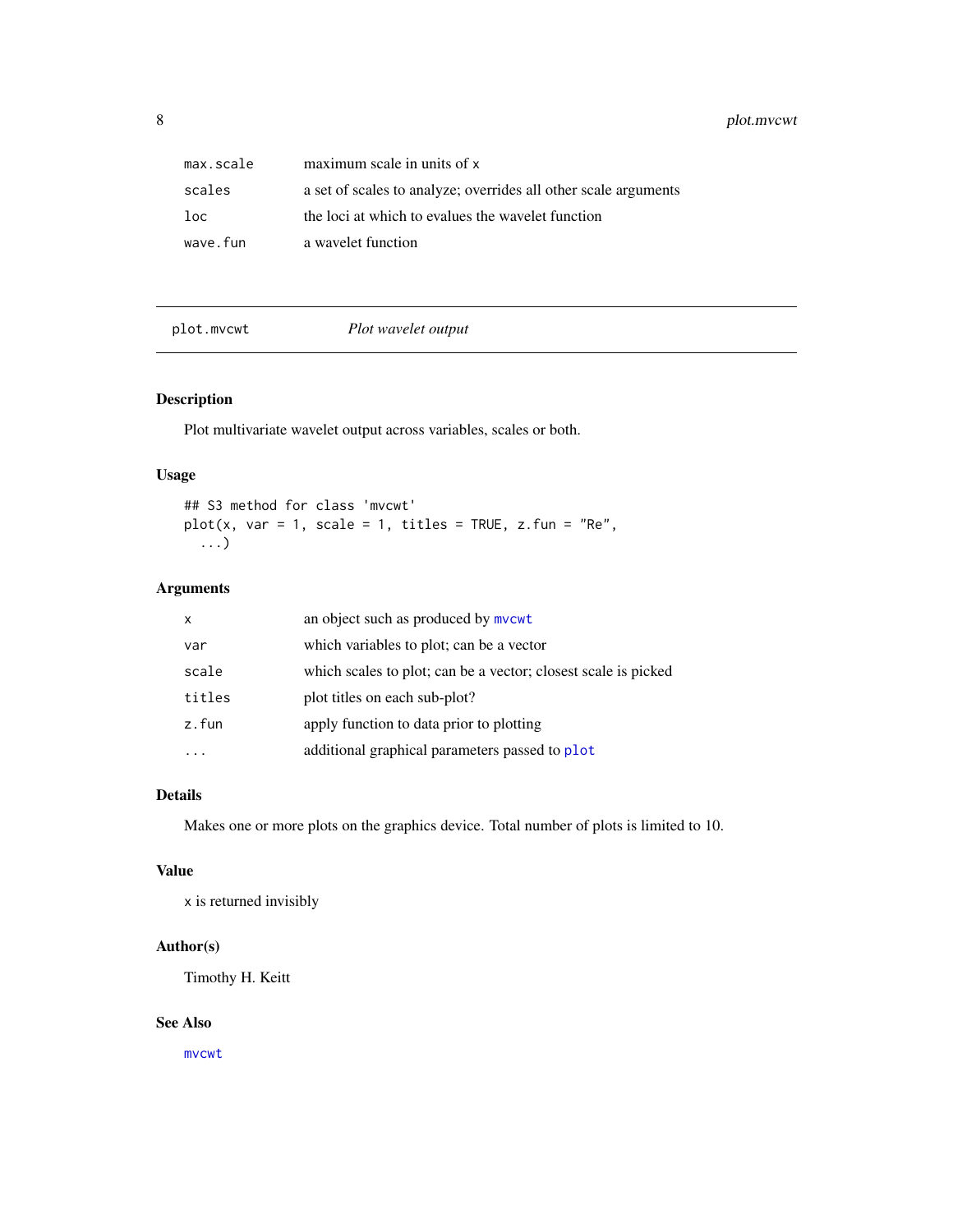<span id="page-8-0"></span>wmr 9

#### Examples

```
## Not run:
data(lrlake)
x = subset(lrlake, Basin == "Reference", LRL.Day) / 365.25
y = subset(Ir lake, Basin == "Reference", -(1:8))w = mvcwt(x, y, min-scale = 0.25, max-scale = 4)plot(w, var = 1:10)## End(Not run)
```
<span id="page-8-1"></span>wmr *Compute the wavelet modulus ratio of multivariate data*

## Description

Computes the wavelet modulus ratio described in Keitt (2008). A value of one indicated perfect synchrony among time series and a value of zero, perfect compensation.

## Usage

 $wmr(w, smoothing = 1)$ 

## Arguments

| W         | an object such as returned by mycwt                          |
|-----------|--------------------------------------------------------------|
| smoothing | width of smoothing kernel; larger values give more smoothing |

## Value

an object of class "mvcwt"

## Author(s)

Timothy H. Keitt

#### References

Keitt, T. H. 2008. Coherent ecological dynamics induced by large-scale disturbance. Nature 454:331-4. doi:10.1038/nature06935.

## See Also

[mvcwt](#page-6-1), [image.mvcwt](#page-4-1)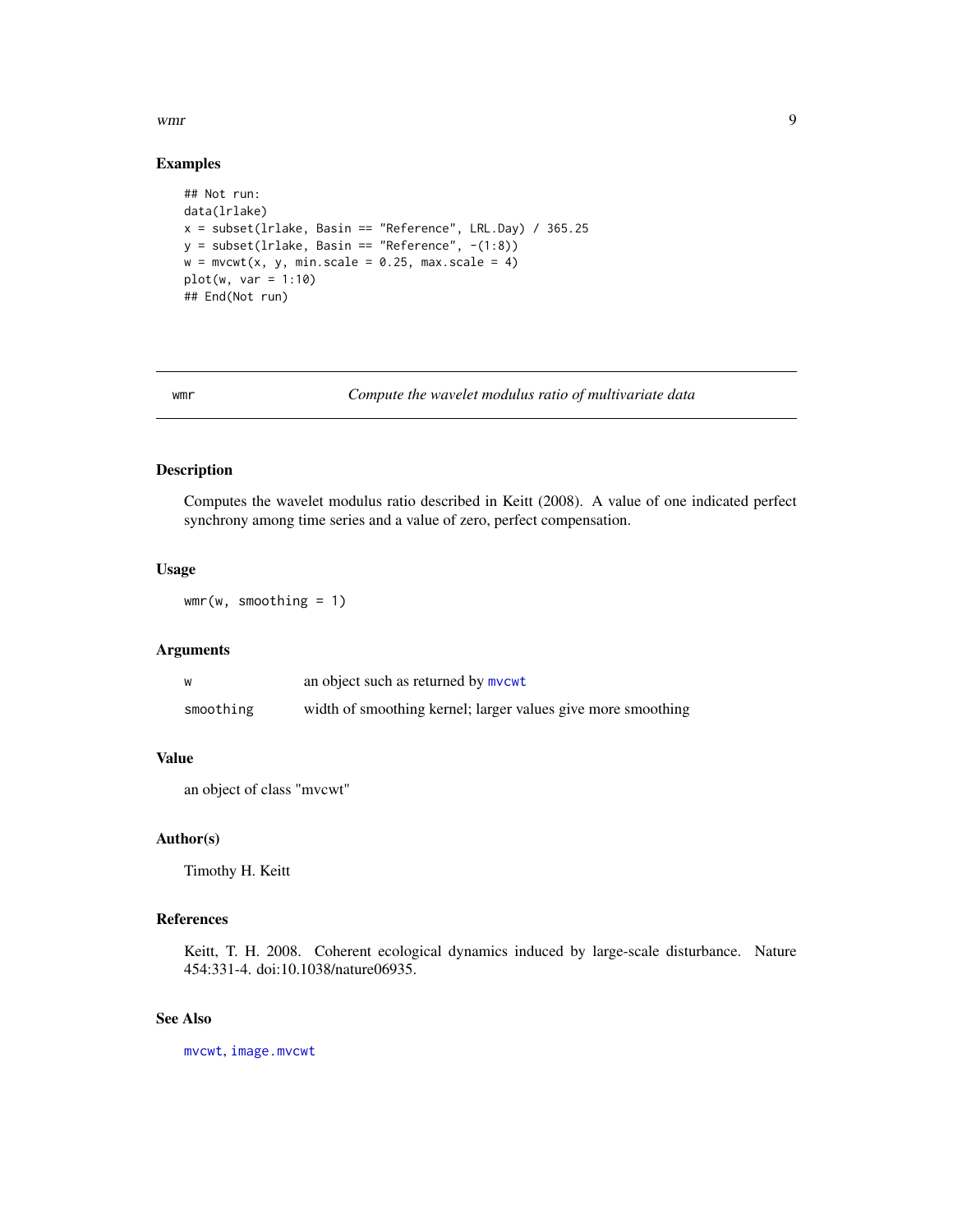#### Examples

```
## Not run:
data(lrlake)
x = subset(Ir lake, Basin == "Treatment", LRL.Day) / 365.25y = subset(Ir lake, Basin == "Treatment", -(1:8))w = mvcwt(x, y, min-scale = 0.25, max-scale = 4)mr = wmr(w)image(mr, reset.par = FALSE)
contour(mr, bound = NA, add = TRUE)## End(Not run)
```
wmr.boot *Boot strap p-values for wavelet modulus ratio*

#### Description

Performs a phase-randomization bootstrap estimate of the null hypothesis of independent time series

## Usage

 $wmr.boot(w, smoothing = 1, reps = 1000, mr.func = "wmr")$ 

#### Arguments

| w         | an object such as returned by mycwt                            |
|-----------|----------------------------------------------------------------|
| smoothing | degree of smoothing; larger values give greater smoothing      |
| reps      | number of repetitions                                          |
| mr.func   | a function taking a "mvcwt" object to be applied to each trial |

#### Details

The phases are randomized reps times for each combination of input variable and scale. This package depends heavily on the dopar function in the foreach package. If you do not have a lot of cores available to you, you may need to let this run overnight.

#### Value

an object of class "mvcwt" suitable for use with [contour.mvcwt](#page-2-1).

## Author(s)

Timothy H. Keitt

#### References

Keitt, T. H. 2008. Coherent ecological dynamics induced by large-scale disturbance. Nature 454:331-4. doi:10.1038/nature06935.

<span id="page-9-0"></span>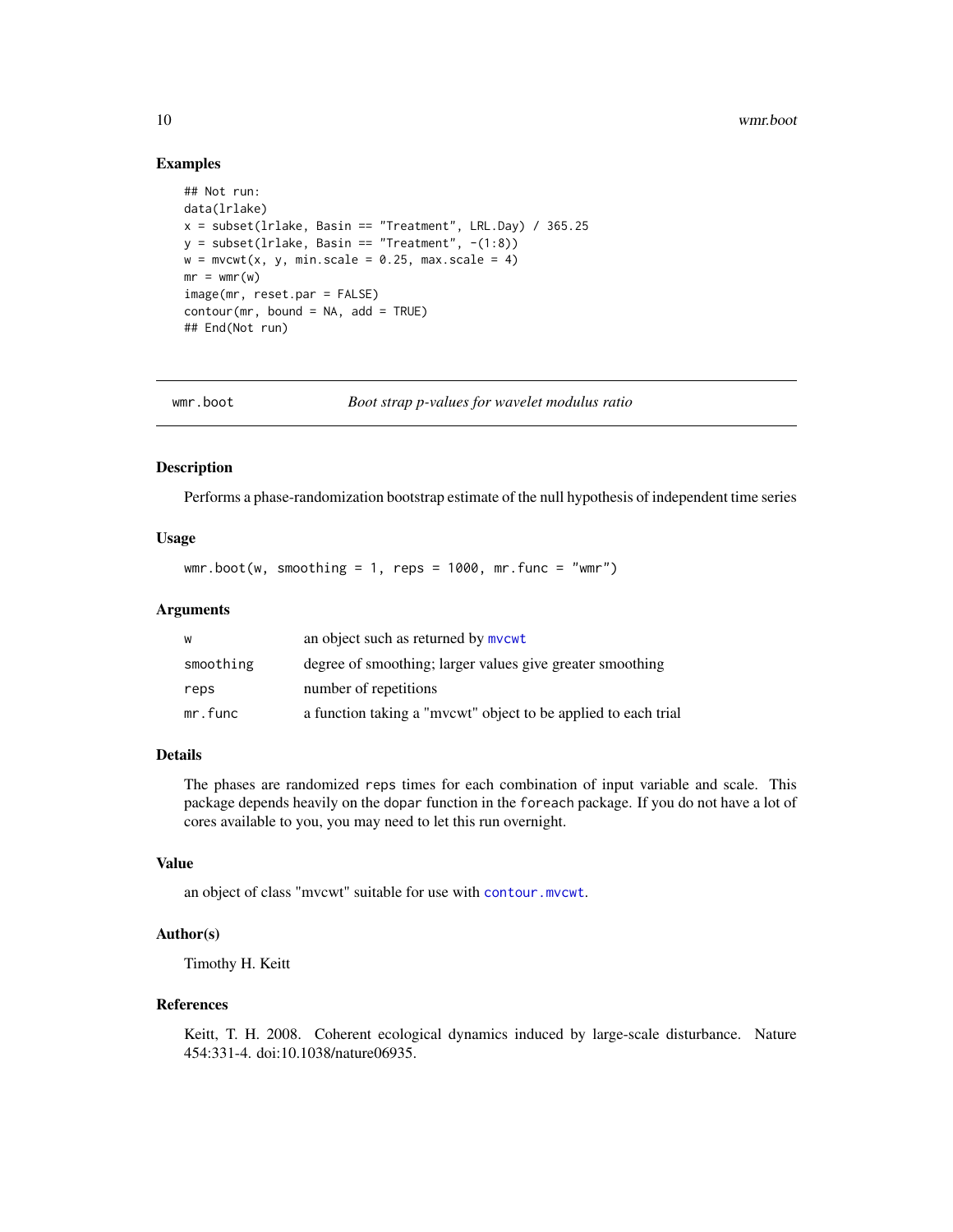<span id="page-10-0"></span>wmr.boot 11

## See Also

[mvcwt](#page-6-1) , [wmr](#page-8-1)